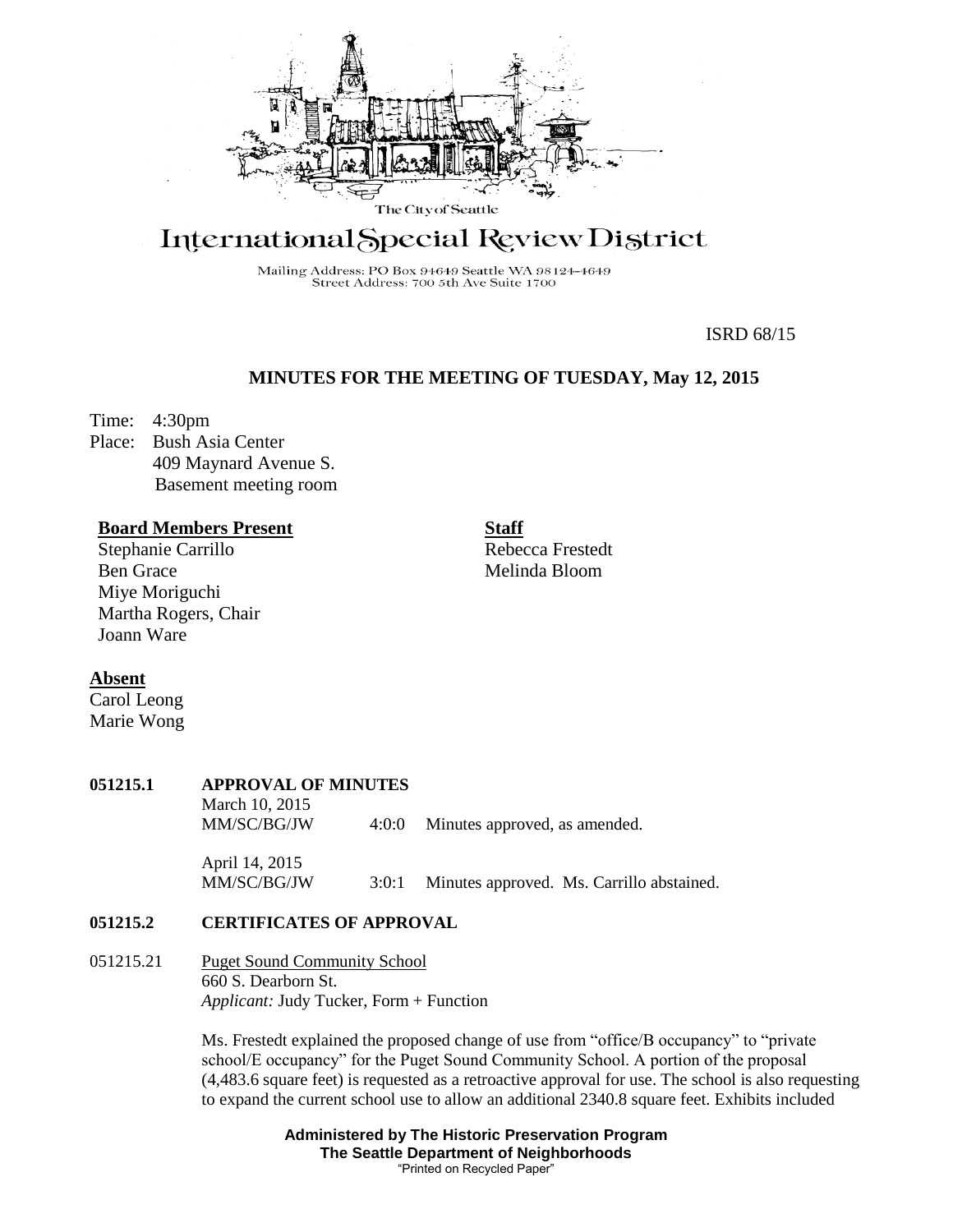floor plans. Ms. Frestedt said the building is a non-contributing building located outside the Asian Design Character District. She said the ISRD Board approved signage for the school in February 2012. Key Bank is the primary tenant.

Applicant Comment:

Andy Smallman, Puget Sound Community School, said they are a 21-year old State approved, independent private school and they have been in this location since 2008. He said the increase in space will accommodate the expansion of students. He said there are 49 students currently enrolled and they are looking to expand to 70-75 students. They have a nine person staff.

Judy Tucker oriented the board to the site – a daylight basement configuration. She said that less 4,500 square feet needs retroactive approval and they want to expand another 2,340 square feet into former bank storage space. She said the use is currently "office/B occupancy" and they have been operating as an educational facility; they want to change the use to "Education/E occupancy".

Ms. Frestedt confirmed that it is an allowed use.

Public Comment:

Mike Omura, SCIDPDA, asked if they planned to remain at this location.

Ms. Tucker said they are happy with this location and plan to stay.

Board Discussion:

Ms. Ware said it was straightforward. The remainder of the Board members agreed.

Action: I move that the International Special Review District Board recommend approval of a Certificate of Approval for use, as proposed.

This action is based on the following:

**The proposed work meets the applicable sections of the International Special Review District Ordinance and District Design Guidelines:** 

**SMC 23.66.030 – Certificates of approval – Application, review and appeals SMC 23.66.320 – Permitted uses**

MM/SC/BG/JW 4:0:0 Motion carried.

#### **051215.3 BOARD BRIEFING**

051215.31 Yesler Bridge

*Presenters*: Amanda Tse (SDOT) and Robert Gorman (HDR Engineering)

Briefing regarding the retrofit of the bridge and associated sidewalk and street alterations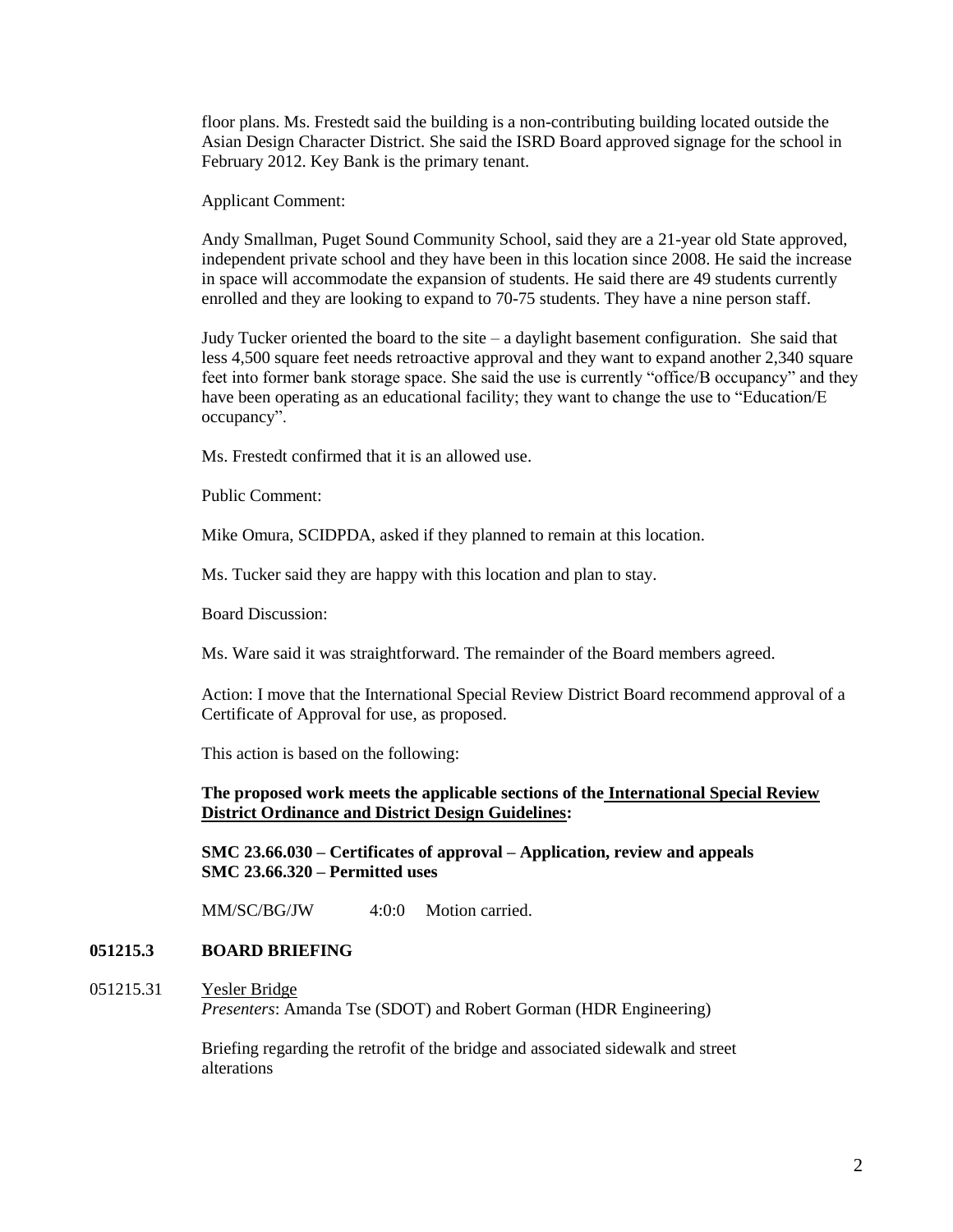Ms. Frestedt explained the project has been in planning for a couple years. She said that changes to earlier proposal will be presented. She said that most of the work will happen on the Pioneer Square Preservation District portion but there is a small corner within the ISRD, including changes to pedestrian rail along Yesler. She said the project will be reviewed with respect to compatibility to Secretary of Interior Standards.

PowerPoint presentation in DON file.

Amanda Tse, SDOT, explained that they gave a presentation to the Pioneer Square Board on March 15. They are currently at 90% design and hope to be at 100% in July.

*Ms. Moriguchi arrived at 4:50 pm.*

Ms. Tse said it is federally funded and that Section 106 review is required.

Rob Gorman explained that they will refurbish key character defining features: exterior fascia/girders and lighting; column cladding, capitals, corbels, and pedestrian railing. He said they will replace/remove: interior girders, interior columns, and vehicle barrier. He said that changes at the southeast quadrant include addition of curb bulb and ramp, new traffic railing, replacement of three existing globe pole lamps with two-globe trolley pole lamps, and addition of 3/16" steel cables to pedestrian rail.

Responding to questions Mr. Gorman said that they plan to attach the steel cables to the outside of the bridge posts.

Ms. Frestedt asked if they had looked at installation of the cables to the interior rather than exterior.

Mr. Gorman said they have received feedback that the exterior was preferable.

Ms. Rogers asked about the pedestrian rail and the intermediate curb transition.

Mr. Gorman said that they can't touch existing because it goes all the way to  $5<sup>th</sup>$  and is outside of scope.

Ms. Rogers asked about the height rail discrepancy.

Mr. Gorman said that it meets the 48" bike level height and the guard rail height is 42". He said they plan to realign it and move it back a little to line up better with pedestrian rail.

Ms. Rogers asked about Pioneer Square Preservation District Board comments about the cable.

Mr. Gorman said they talked about the number of cables needed and noted that the cables are less visible from the outside and less accessible for tampering.

Ms. Rogers asked why ADA ramps were taken out.